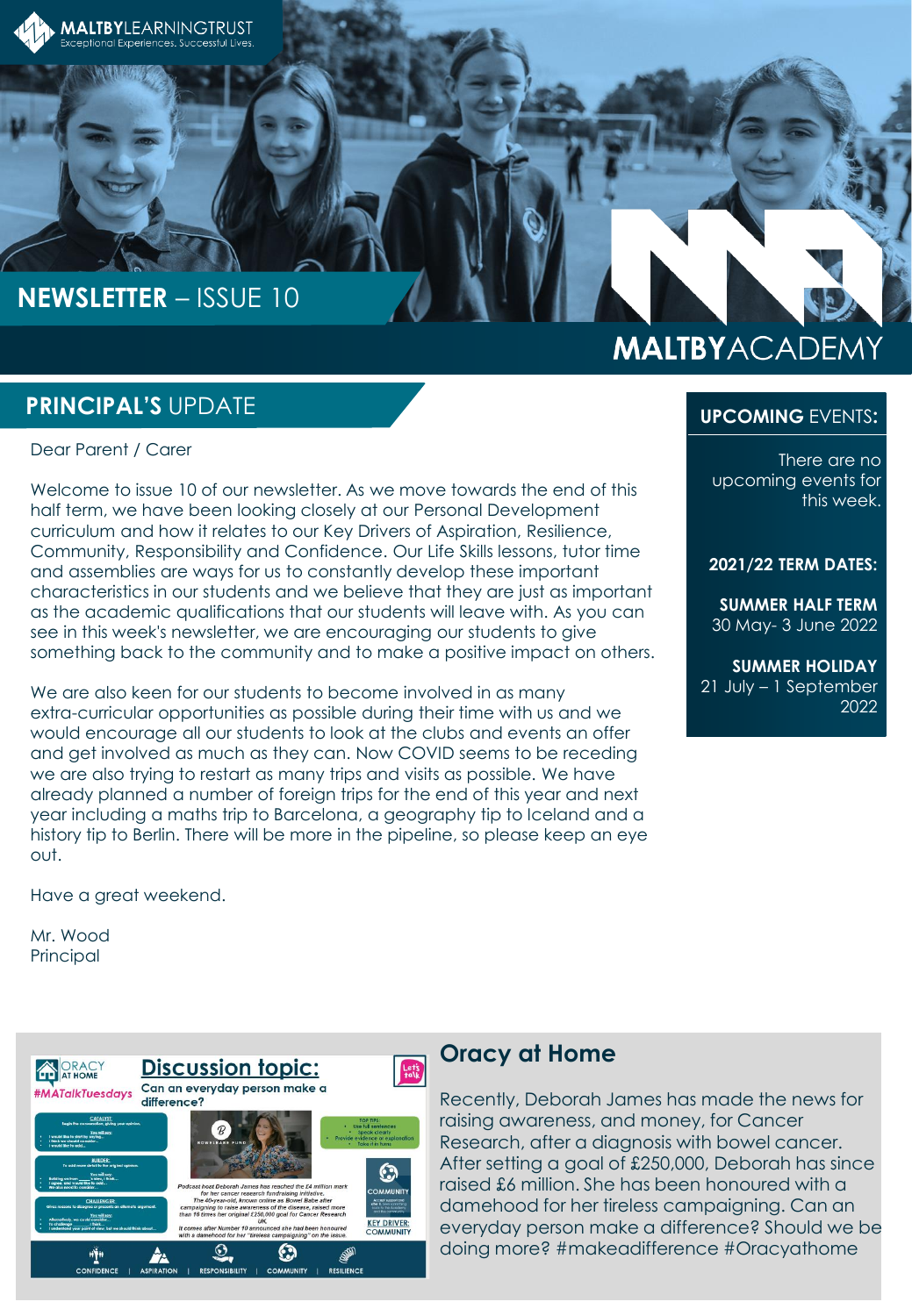#### **Litter Pick**

Around 50 students displayed a great sense of responsibility and volunteered to take part in our Community Litter Pick last week, to raise awareness for Mental Health, and to help clean up the local area. Students were led on two different routes around Maltby, and were meticulous in their clean up. Well done to all involved!





#### **South Yorkshire Cup Final**

On Wednesday 18<sup>th</sup> May our Scholars played in the South Yorkshire Cup final. Barnsley College Academy of Sport 5 - Maltby Academy 3.

In the English Colleges Premier League our Scholars had a fantastic season and finished the season 2nd in the league and our opponents for the final Barnsley Academy of Sport finished second bottom. We knew prior to the game that we were the better team individually and collectively, but anyone can win a one off game and this was instructed to the lads prior to the game.

The gameplan was carried out perfectly by the lads for 44 minutes of the game and we were 2-1 up one minute before half time, absolutely cruising and playing some lovely football. Suddenly, within one minute the game changed drastically! Our full back was judged by the referee to pull down their striker 25 yards from goal but also to make things worse he was deemed the last man by the referee and was shown a straight red card. From the resulting sending off we absolutely explode as a team for the final minute of the half and concede two goals. Unbelievable minute of football!

So, at half time from being in a very comfortable position winning the game 2-1 we are now 3-2 down and with only 10 men! We came out second half on the front foot once again and was positive even with 10 men. We threw men forward towards the end to try and get a result but was hit on the counterattack and ultimately just couldn't do enough and eventually lost the game 5-3.

To be honest it is a disappointing way to finish a very successful season as a lot of the lads will now leave us as they are 2nd year Scholars. They have been an absolute credit to work with and we wish them all the best in their future careers  $\bigcirc$ 

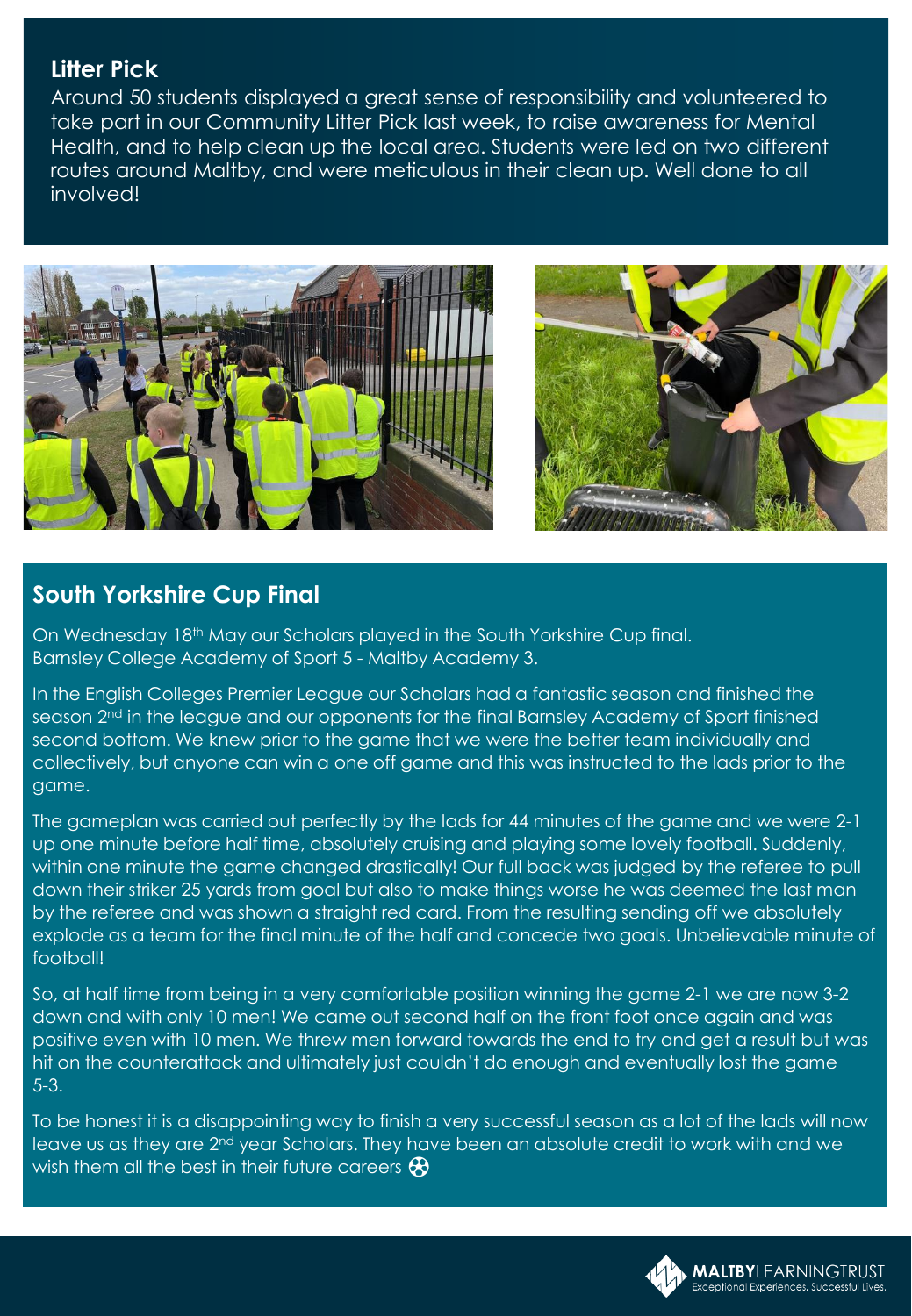#### **STEM Football Festival**

Thank you to the Year 7 and 8 footballers who went to the STEM Football Festival at Dearne Valley College on Friday 13<sup>th</sup> May. The event linked sport and science together and discussed the importance of these within sport. It also looked at other issues within sport focusing on gender equality in football and the importance of women's football. The event was run in the build-up to the women's Euros. The students were an excellent representation of the Academy and were actively involved with the workshops which ran throughout the day.





#### **Personal Development**

As part of our commitment to Personal Development, we welcomed the up-and-coming band 'Here at Last' into school on Wednesday afternoon. Year 7 and 9 students listened to them sing, as well as offer advice on online safety and discuss the struggles they've faced due to online hate.





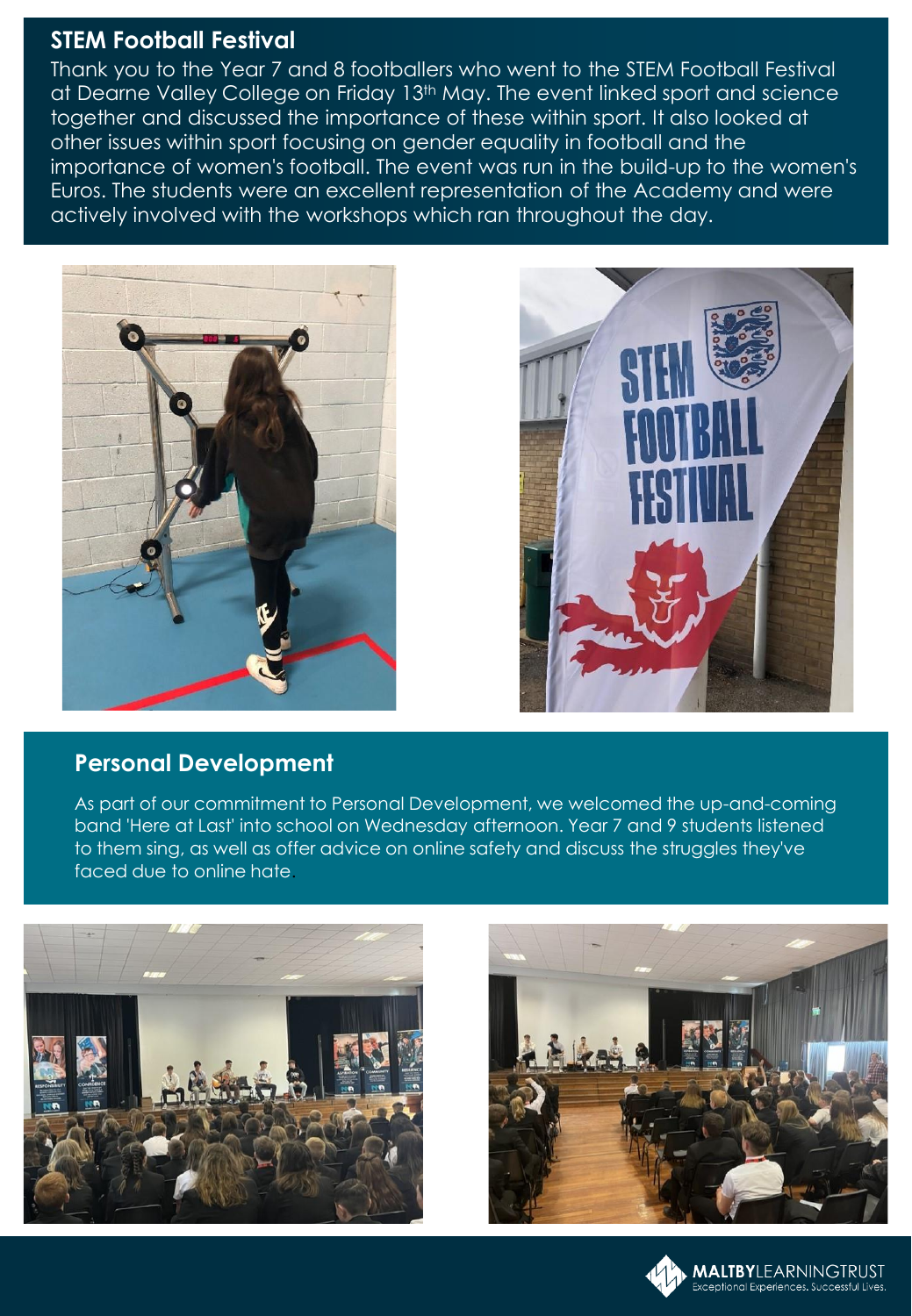

| Student         | Subject                  | <b>Key Driver</b> |
|-----------------|--------------------------|-------------------|
| Alex E          | PE                       | Resilience        |
| Jenson D        | PE                       | Aspiration        |
| Adam G          | PE                       | Aspiration        |
| <b>Bailey J</b> | PE                       | Aspiration        |
| Reilly O        | PE                       | Aspiration        |
| Harley W        | PE                       | Responsibility    |
| Ellise W        | <b>Health and Social</b> | Confidence        |
| Abbey H         | Criminology              | Resilience        |
| Molly B         | Sociology                | Confidence        |
| Millie M        | <b>Health and Social</b> | Aspiration        |
| Daisy S         | PE                       | Resilience        |
| Ella S          | PE                       | Resilience        |
| Noah Mt         | Criminology              | Aspiration        |
| Holly-Jo H      | Psychology               | Resilience        |
| Evie N          | Psychology               | Aspiration        |
| Kaylem S        | Spanish                  | Resilience        |
| Molly C         | DT                       | Resilience        |
| Isabella H      | DT                       | Resilience        |
| Bryn S          | DT                       | Resilience        |
| Olivia B        | DT                       | Resilience        |
| Olivia B        | <b>RS</b>                | Aspiration        |
| Ruby M          | RS                       | Resilience        |
| <b>Billy W</b>  | <b>RS</b>                | Community         |
| Beau N          | Geography                | Aspiration        |
| Nathan D        | Geography                | Confidence        |
| Harry D         | Geography                | Confidence        |
| Vinnie R        | Music                    | Resilience        |
| Esme S          | Music                    | Aspiration        |

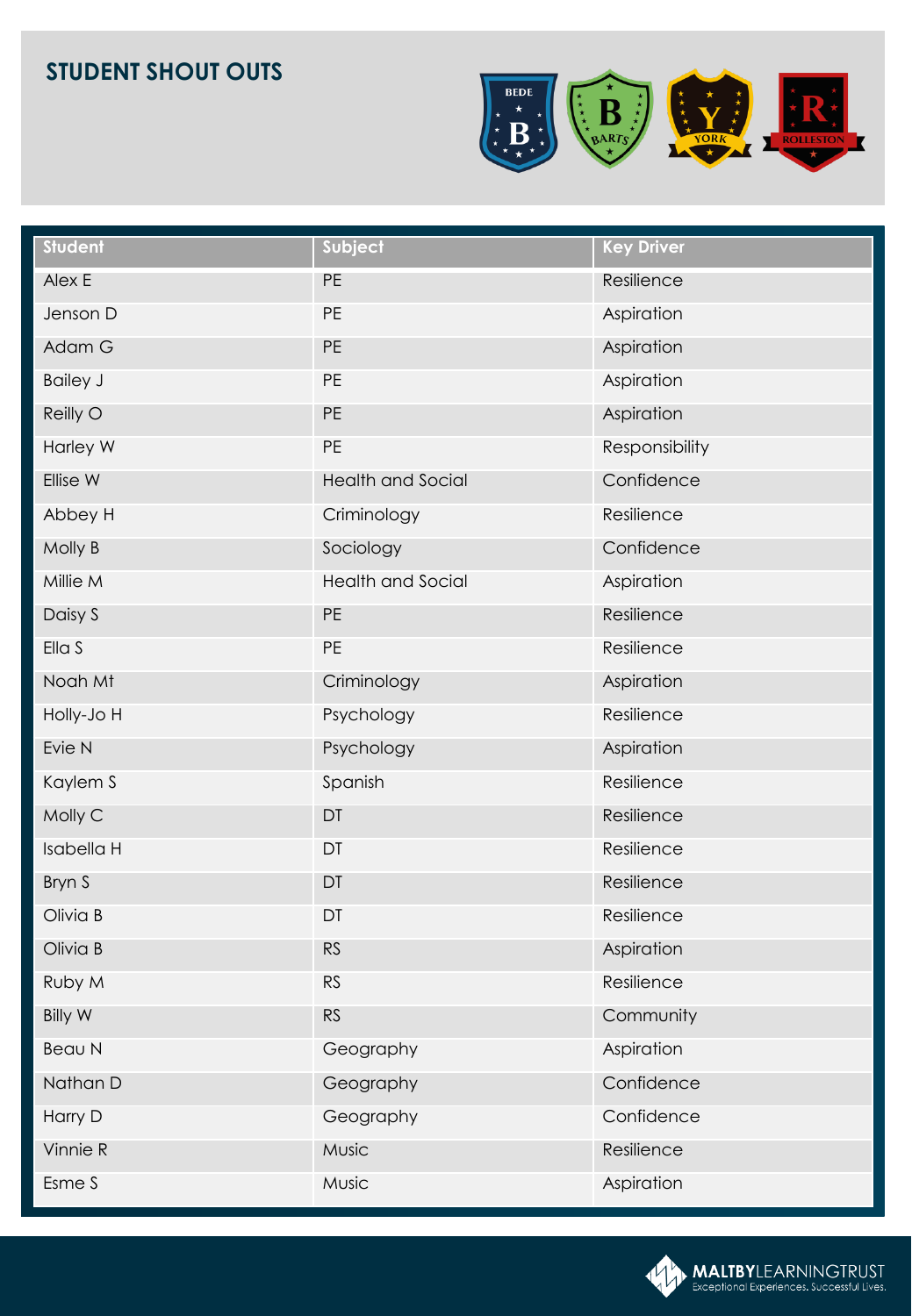

| <b>Student</b>  | Subject              | <b>Key Driver</b> |
|-----------------|----------------------|-------------------|
| William B       | Music                | Resilience        |
| Reece H         | Science              | Confidence        |
| Arwen W         | Science              | Aspiration        |
| Alicia U        | Science              | Aspiration        |
| Sophie G        | Integrated           | Resilience        |
| Kye S           | Integrated           | Responsibility    |
| Tilly M         | DT                   | Resilience        |
| Aiden H         | <b>RS</b>            | Confidence        |
| Eirida J        | <b>RS</b>            | Aspiration        |
| <b>Brooke H</b> | English              | Responsibility    |
| Ronny W         | English              | Confidence        |
| Jacob J         | English              | Confidence        |
| Che M           | English              | Confidence        |
| Keira H         | English              | Confidence        |
| Amber P         | English              | Resilience        |
| Troy C          | <b>RS</b>            | Aspiration        |
| Marie B         | <b>RS</b>            | Aspiration        |
| Matthew H       | English              | Aspiration        |
| Jamie G         | English              | Confidence        |
| Sophia D        | English              | Confidence        |
| William H       | <b>Media Studies</b> | Confidence        |
| Mikey V         | Science              | Aspiration        |
| Hope B          | Science              | Resilience        |
| <b>Billy E</b>  | Science              | Aspiration        |
| Laceymai W      | Science              | Resilience        |
| Ewan B          | Science              | Aspiration        |
| Kaden R         | Maths                | Resilience        |
| Ella W          | Maths                | Aspiration        |

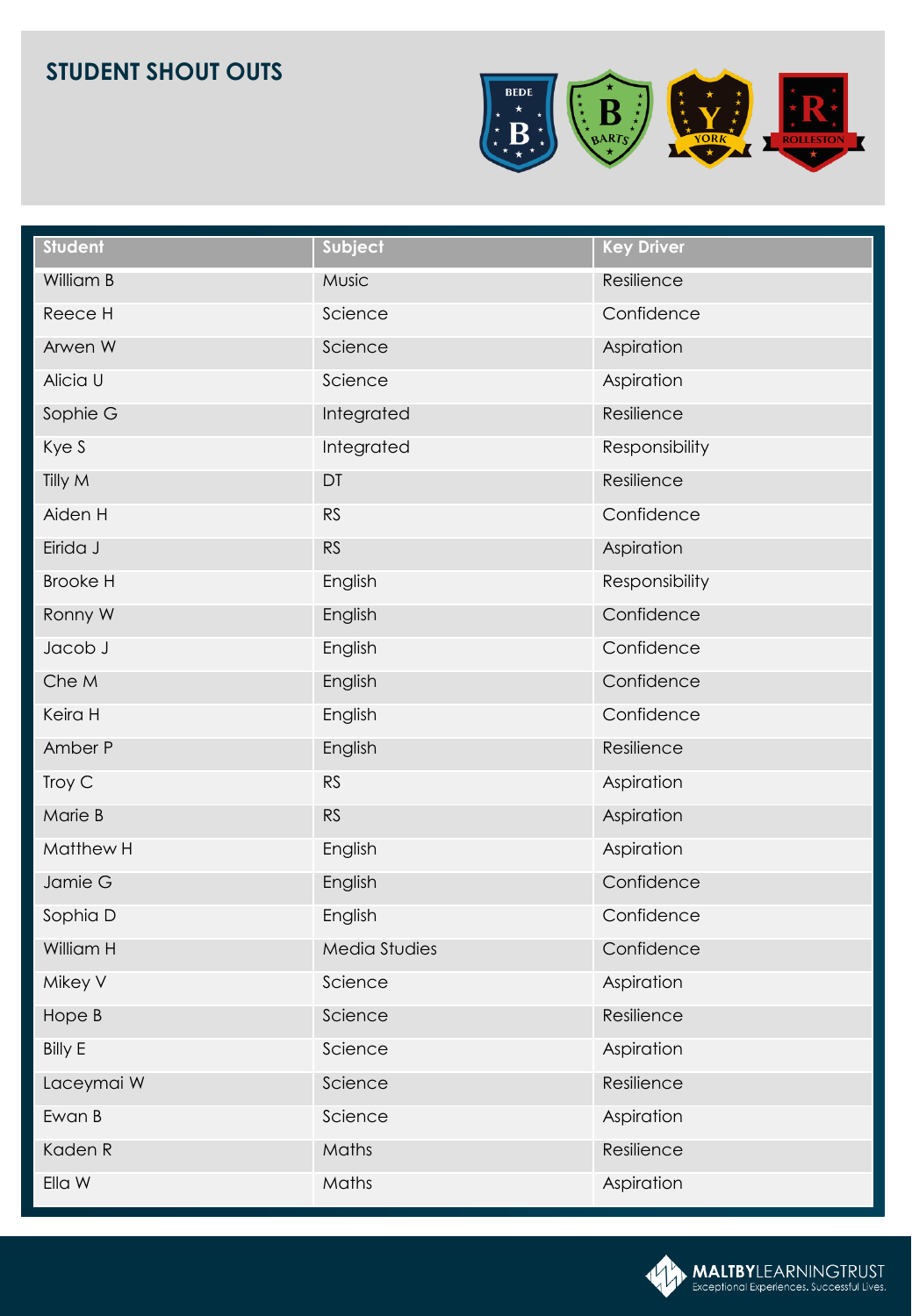

| <b>Student</b>    | Subject                       | <b>Key Driver</b> |
|-------------------|-------------------------------|-------------------|
| Roman B           | DT                            | Resilience        |
| Jerard T          | Geography                     | Confidence        |
| Sandra K          | DT                            | Resilience        |
| William M         | Psychology                    | Responsibility    |
| Evie N            | Sociology                     | Aspiration        |
| Elsie B           | Criminology                   | Aspiration        |
| Megan M           | English                       | Aspiration        |
| Jayden C          | English                       | Confidence        |
| Kieran C          | English                       | Confidence        |
| Charlie N         | English                       | Confidence        |
| Mikey V           | English                       | Resilience        |
| Ross <sub>G</sub> | English                       | Resilience        |
| Daisy M           | Science                       | Resilience        |
| Etty W            | History                       | Aspiration        |
| Alfie H           | <b>History</b>                | Aspiration        |
| Jake K            | English                       | Community         |
| Lucy H            | English                       | Aspiration        |
| Mollie T          | English                       | Aspiration        |
| April J           | English                       | Aspiration        |
| Ellena S          | <b>Health and Social Care</b> | Resilience        |
| Siobhan J         | <b>Health and Social Care</b> | Aspiration        |
| Yasemin A         | <b>Health and Social Care</b> | Community         |
| Robyn W           | <b>Health and Social Care</b> | Community         |
| Ellise W          | <b>Health and Social Care</b> | Community         |
| Grace F           | <b>Health and Social Care</b> | Community         |
| Ryli C            | Drama                         | Aspiration        |
| Jake K            | Drama                         | Aspiration        |
| Lewis H           | Drama                         | Aspiration        |

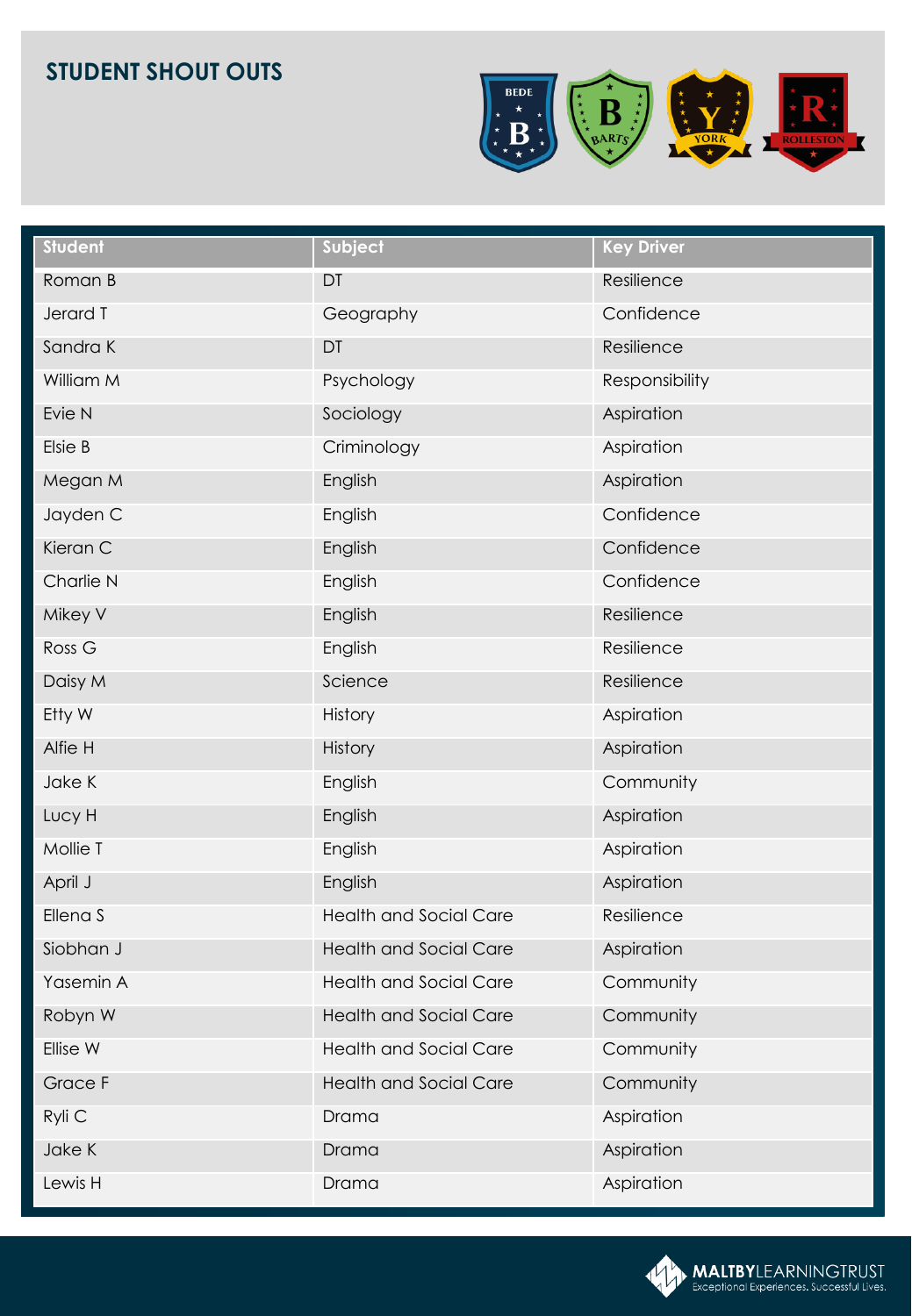

| <b>Student</b>  | Subject        | <b>Key Driver</b> |
|-----------------|----------------|-------------------|
| Tobias S        | Drama          | Resilience        |
| <b>Brooke H</b> | Drama          | Resilience        |
| Tia W           | History        | Aspiration        |
| Nathaniel S     | History        | Confidence        |
| Daisie C        | <b>History</b> | Aspiration        |
| Harrison M      | History        | Confidence        |
| Kai S           | History        | Resilience        |
| Oliver M        | English        | Resilience        |
| Lewis S         | English        | Confidence        |
| Abigail W       | CAB            | Resilience        |
| Arwen W         | CAB            | Responsibility    |
| Cady W          | CAB            | Resilience        |
| Isla C          | CAB            | Community         |
| Daryll C        | CAB            | Community         |
| <b>Harley N</b> | CAB            | Aspiration        |
| Jess W          | CAB            | Aspiration        |
| Cole WG         | CAB            | Responsibility    |
| Sophia V        | CAB            | Confidence        |
| Joey M          | MFL            | Confidence        |
| Abigail C       | Maths          | Resilience        |
| Jamie G         | Geography      | Confidence        |
| Janae S         | Geography      | Resilience        |
| Jessica E       | Geography      | Aspiration        |
| Reece E         | English        | Responsibility    |
| Will B          | English        | Confidence        |
| Zack W          | English        | Aspiration        |
| Kayleigh S      | English        | Aspiration        |
| Tilly M         | English        | Confidence        |